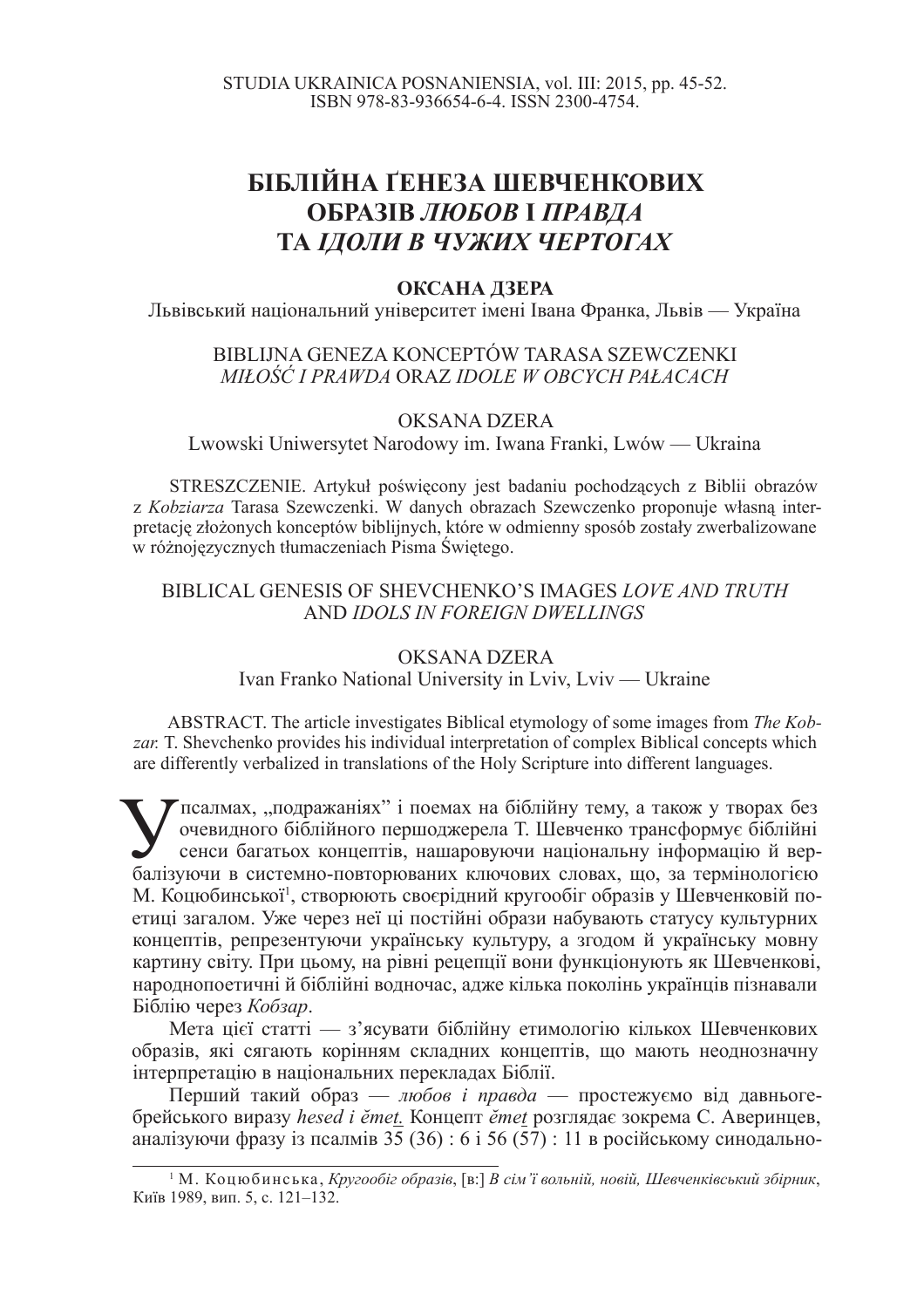му перекладі, який і досі застосовує на богослужіннях Українська Православна Церква Московського Патріархату: "милость Твоя до небес, истина Твоя до облаков", "до небес велика милость Твоя и до облаков истина Твоя". Виникає питання, чому ж Божа *істина* може простиратися від землі тільки до хмар, а не до захмарних висот, адже Бог всюдисущий. Посилаючись на авторитетний словɧɢɤ *Lexicon in Veteris Testamenti libros (ed. L. Koehler, Leiden E. J. Brill, 1985*), С. Аверинцев доводить хибність традиції, що сягає Септуагінти та Вульгати, перекладати в усіх контекстах *ěmet* як *å* $\lambda \emptyset$  *εια, veritas, істина*, адже наведені в словнику значення *непохитність*, *стабільність*, вірність і лише четверте iстина: 1. Festigheit, Zuverlaessigkeit: *firmness, trustworthliness*; 2. Bestaendigkeit: *stability*; 3. Treue: *faithfulness*; *i* лише 4. Wahrnheit: *truth*. (...). Отже, на думку С. Аверинцева, йдеться не про істинність, а про вірність Бога Його завітові з людьми, "і тоді дуже природно назвати межею цієї вірності хмари (…)"<sup>2</sup>. До схожого висновку приходить польська дослідниця А. Свідеркувна; порівн.: "(...) староєврейське слово *ěmet* первісно означало не так "відповідність дійсності", як грецька або наша "правда", символом якої є світло, як радше дещо, на що можемо покластися з повною довірою, вірність, а може, швидше надійність, символом якої в Біблії, зазвичай була скеля"<sup>3</sup>.

Зачепивши цікаву проблему, С. Аверинцев залишає поза увагою першу частину завіту, спілки між Господом і людьми, яку переважно перекладають як милість, ласка, милосердя, а в давньогебрейському тексті вона вербалізується як *hesed*. Це слово, як *і ётеt*, є неперекладним у сенсі пошуку однолексемного еквівалента; *Біблійна енциклопедія Брокгауза* визначає його як "вчинок, який винагороджує когось за відданість і вірність, за допомогу, (…), а також є свідченням любові" (пер. автор. — О. Д.)<sup>4</sup>. Поєднання концептів hesed та *ěmet* часто вербалізується в псалмах, де прославляється спілка Госпола і людей: цими словами Господь називає себе, звертаючись до Мойсея, дослівно: "(…) Бог милосердний і милостивий, довготерпеливий<sup>»5</sup>, [щедрий на hesed та ĕmet (О. Д.)] (Вихіл 34 : 6). Всі українські переклалачі Біблії в цьому контексті обирають однаковий відповідник до виразу "щедрий на hesed: "щедрий на милість, многомилостивий, багатомилостивий". Як наслідок, виникає певна тавтологія, адже Господь двічі називає себе милостивим.

Більшість перекладачів у цьому контексті інтерпретують *ěmet як правдивий*. *iстинний*. Лише I. Хоменко (1963) обирає лексему, що відображає суть Господнього завіту: *вірний*. Зазначимо, що таке перекладацьке рішення не випадкове. Трансфомуючи звертання до Господа, в 31 псалмі І. Хоменко знову перекладає *ĕmet* як *вірний*: "В руки твої віддаю й духа мого: ти визволив мене, Господи, вірний Боже" (Псалом 31 : 6)<sup>6</sup>. Цей відповідник контекстуально підкріплюється 4-им віршем псалма: "Бо ти — скеля моя, й моя твердиня". Однак усі інші українські перекладачі обирають усталений традицією вираз Боже правди / *iстини*. Для прикладу, в англомовній традиції канонічна Біблія короля Якова 1611 р., наслідуючи латинську Вульгату, подає такий самий варіант God of truth, натомість англомовні перекладачі другої половини XX ст. замінюють його виразом *faithful God*; порівн.: "Into thy hand I commit my spirit; thou hast redeemed

<sup>&</sup>lt;sup>2</sup> С. Аверинцев, Стилістичні проблеми перекладу Святого Письма, [в:] С. Аверинцев, Софія-Логос. Словник, Київ 2007, с. 476–477.

<sup>&</sup>lt;sup>3</sup> А. Свідеркувна, Розмови про Біблію. Старий Завіт, Львів 2008, с. 24.

<sup>&</sup>lt;sup>4</sup> Ф. Ринекер, Г. Майер, *Библейская энциклопедия Брокгауза*, Paderborn 1999, с. 580.

<sup>&</sup>lt;sup>5</sup> Біблія або Книги Святого Письма Старого і Нового Заповіту, пер. І. Огієнка, Київ 2002.

<sup>&</sup>lt;sup>6</sup> Святе Письмо Старого та Нового Завіту, пер. І. Хоменка, Ватикан 1990.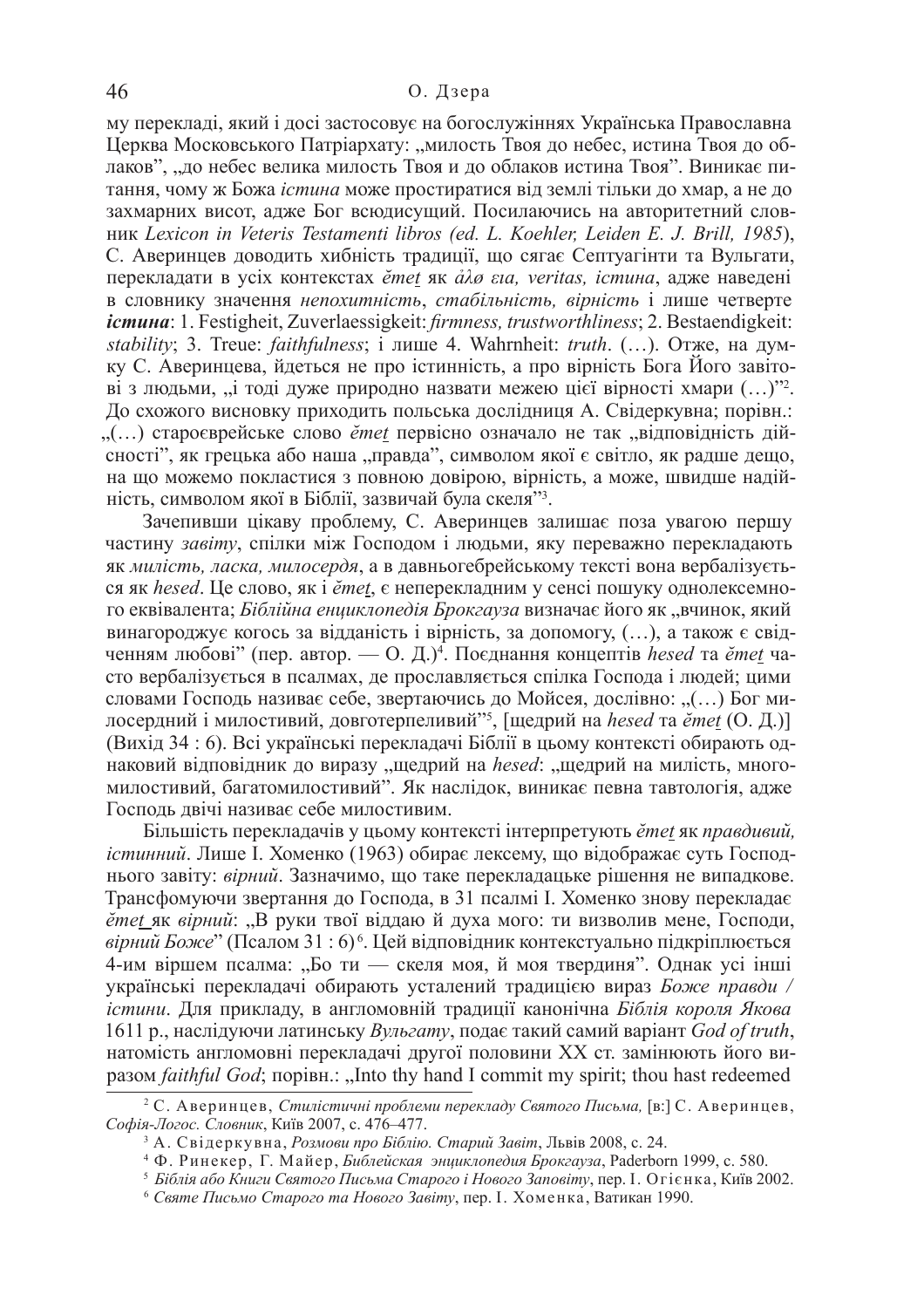me, *O Lord God of truth*" (Ps. 31:5)<sup>7</sup>; "I place myself in your care. You will save me, Lord; you are *a faithful God*" (Ps. 31 : 5) <sup>8</sup> .

*Hesed v* сучасних англомовних перекладах інтерпретується вже не як *mercy* (милість), а як love.<sup>9</sup> Таку інтерпретацію підтримують філологи-біблієзнавці, зокрема А. Свідеркувна вважає, що любов — найкращий варіант *hesed*, проте це любов дієва, вольова настанова, а не почуття: "*hesed* здійснюють, а не відчувають!"<sup>10</sup>. У цьому сенсі надзвичайно вдалим видається вираз shows great love як відповідник до виразу [щедрий на hesed] в англомовній Біблії Добра Новина. Таке тлумачення Старого Завіту прокладає логічний місток до відомої новозавітної номінації Господа із Першого Соборного Послання св. Апостола Івана  $\mu_b$ *Бог — то любов*" (1 Ів. 4 : 8, 4 : 16).

Знаменно, що в перекладі Псалтиря П. Куліш ще наприкінці XIX ст. в певних контекстах, зокрема в проблемній фразі "ěmet сягає небес", обирає вірність відповідником до *ěmet*; порівн.: "Господи, милість твоя сягає на небеса, вірність твоя під хмари" (Псальма 36 : 6)<sup>11</sup>. Те саме простежуємо й у перекладах I. Огієнка (1958) та І. Хоменка: "Господи, — аж до небес *милосердя* Твоє, аж до хмар Твоя *вірність*" (Пс. 35 (36) : 6; переклад І. Огієнка); "Милість твоя, Господи, небес сягає, *вірність* твоя по хмари" (Пс. 36 : 6; пер. І. Хоменка). Українські перекладачі XXI ст., покладаючись на церковнослов'янську Острозьку Біблію<sup>12</sup> (Р. Турконяк, 2007) чи російський синодальний переклад (Патріарх Філарет, 2004), повертаються до помилкової, на думку деяких дослідників, *істини (правди)* порівн.: "Господи, Твоя милість на небі, а правда Твоя сягає небес" (Пс. 35 : 6; пер. Р. Турконяка)<sup>13</sup>; "Господи, милість Твоя до небес, істина Твоя понад хмарами" (Пс. 35 : 6; пер. Патріарха Філарета)<sup>14</sup>. До того ж, переклад Р. Турконяка ще більше спантеличує віруючого: виходить, що милість Господня на небі (а не сягає неба), тобто її можна очікувати лише після смерті. Утім, це не перекладацький недогляд, а наслідок дослівного відтворення тексту Септуагінти та Острозької Біблії.

Отже, в українських переклалах Старого Завіту не прослідковуємо однозначного підходу до вербалізації складних біблійних концептів hesed *i* ěmet. П. Куліш та І. Огієнко враховують контекст, у якому вжито *ěmet*, відтворюючи його як вірність або правда чи *істина*, І. Хоменко в усіх контекстах обирає слово *вірність*, а Р. Турконяк та патріарх Філарет в усіх контекстах наслілують церковнослов'янську традицію перекладати *ěmet* як *істина* чи правда. Відповідником до *hesed* усі українські перекладачі обирають лексему *милість* (інколи *милосердя*), що сягає церковнослов'янського перекладу, вкорінилася в літературній тралиції<sup>15</sup> та мовній системі ("з Божою милістю"), однак не охоплює

<sup>10</sup> А. Свідеркувна, зазн. джерело, с. 174.

<sup>7</sup>*The Holy Bible (the King James Version*), London s. a.

<sup>8</sup> *Good News Bible. The Bible in today's English version*, New York 1976.

<sup>&</sup>lt;sup>9</sup> Першим англомовним перекладом Біблії, де відповідником *hesed* є слово з морфемою love, стала Американська Стандартна Версія (1901): Thy lovingkindness, O Jehovah, is in the heavens; Thy faithfulness (reacheth) unto the skies (Ps. 36:5)

<sup>&</sup>lt;sup>11</sup> Святе Письмо Старого та Нового Завіт, пер. П. Куліша, І. Левицького та І. Пулюя, Київ 2003.

<sup>&</sup>lt;sup>12</sup> Порівн.: Господи, на небеси милость твоя, и истина твоя до облаков.

<sup>&</sup>lt;sup>13</sup> Біблія. Книги Святого Письма Старого та Нового Завіту, пер. Р. Турконяка, Київ 2013.

<sup>&</sup>lt;sup>14</sup> Біблія. Книги Священного Писання Старого та Нового Завіту, пер. патріарх Філарет (Денисенко), Київ 2004.

<sup>&</sup>lt;sup>15</sup> Напр. назва п'єси 1728 р., яку приписують Ф. Прокоповичу або І. Неруновичу, *Милість* Божа: "Милость Божія, Україну од неудобносимих обид лядських чрез Богдана Зіновія Хмель-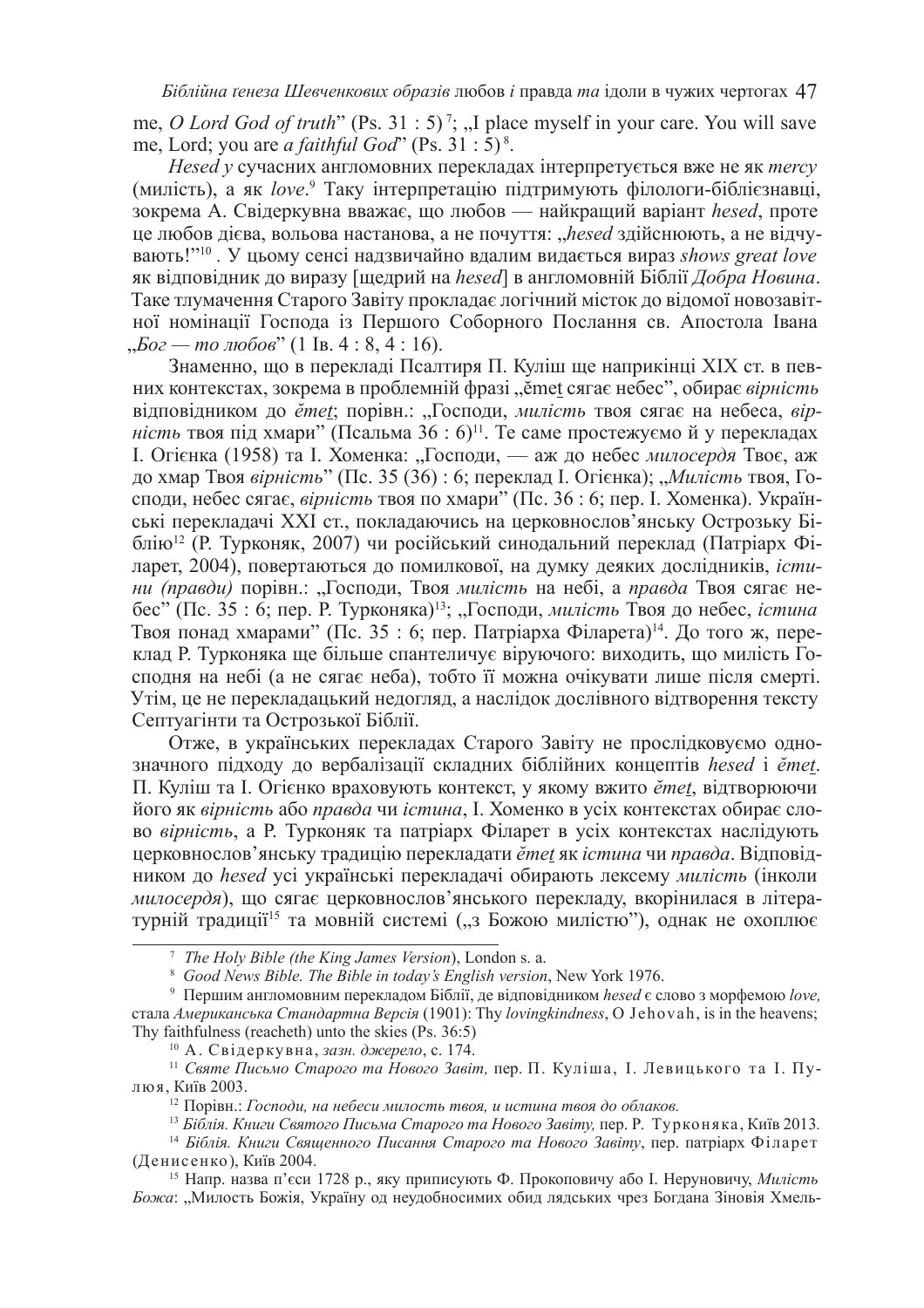всього комплексу значень оригіналу, його синергетики. Б. Грінченко виділяє в слові *милость* два значення: 1) милосердя, 2) любов. Ілюстрацією до другого значення в словнику Б. Грінченка слугує старовинна народна пісня, що  $\epsilon$  своєрідною фольклорною інтерпретацією біблійного концепту hesed *i* ěmet як *милість і віра*; порівн.: "О Боже мій несконченний! що ся тепер стало! Як то віра, так то віра, а милости мало<sup>216</sup>. *Словник української мови* в 11 томах фіксує *любов, кохання як значення слова милість* із ремаркою заст., що свідчить про втрату словом цього значення в сучасному узусі. Проте в біблійному контексті Божа милість позначає Божу любов, хоч, мабуть, це значення дещо затерлося через конвенційне й часто неосмислене повторення фрази.

Попри тривалу традицію в англомовних перекладах і часткове вживання в українських, слово вірність як відповідник до *ěmet* є неоднозначним, зокрема в *Єрусалимській Біблії* — відомому французькому перекладі 1956 р., що вважається одним із найбільш адекватних і водночас найбільш поетичних, фразу hesed *i ĕmet* iнтерпретують як amour et vérité (любов *i правда*); порівн.: ", Yahvé, dans les cieux ton *amour*, jusqu'aux bnues, ta *vérité*" (Ps. 36 (5) : 6)<sup>17</sup>.

Як любов *і правда* біблійний концепт hesed *і ěmet* входить у метабіблійну поетику Т. Шевченка, а саме в його поеми на мотиви Нового Завіту Марія й *Неофіти* та поезію *Пророк*. Апостоли й пророк розносять по землі слово любові й правди; порівн..: "Неначе праведних дітей, / Господь, любя отих людей, / Послав на землю їм пророка; / Свою любов благовістить! / Святую правду возвістить!"<sup>18</sup>; "Мужі воспрянули святиє. / По всьому світу розійшлись, /  $I$  іменем твойого сина, / Твоєї скорбної дитини, / Любов і правду рознесли / По всьому світу<sup>19</sup>. Таким чином, Шевченкова традиція тлумачення проаналізованих концептів відрізняється від власне національної біблійної, при цьому кожна з них стає своєрілним каноном в мовній свіломості українця.

Переклад Святого Письма та його інтерпретацію часто ускладнює омонімія або паронімія ключових слів певного біблійного вірша. Ще в 1930-і роки цією проблемою зацікавився Дж. Ламса. Він навів приклад неправильно перекладеного біблійного виразу, що став фразеологізмом у сучасних європейських мо-<u>вах</u> — let the dead bury their dead / Зостав мертвим ховати меријв своїх (Матв.  $8: 21-22$ ). Сучасне значення цього фразеологізму — жити теперішнім і майбутнім, а не минулим<sup>20</sup>, "сміливо поривати з тим, що віджило, відмерло, зотліло"<sup>21</sup>. Джерелом цього біблеїзму є розмова Ісуса з учнем: "А інший із учнів промовив до Нього: ... Дозволь мені. Госполи, перше піти та батька свого поховати". А Ісус йому каже: "Іди за Мною, і зостав мертвим ховати мерців своїх!''22. Тлумачення Дж. Ламси значно пом'якшує жорстку відповідь Ісуса: вислів поховати батька на Сході означає "подбати про батька аж до його смерті", адже за давньою традицією літній чоловік уважався мертвим і підпадав під повну опіку старшого сина. Загадкову формулу щодо поховання мертвими мертвих дослідник уважає недоглядом перших перекладачів, які сплутали арамейські слова *metta* (мерт-

ницького, преславного військ запорозьких гетьмана, свободившая і дарованими єму над ляхами побідами возвеличившая (…)"

<sup>18</sup> Т. Г. Шевченко, *Повне зібр. творів у 12 т.*, Київ 1989–1991, т. 2, с. 102. <sup>19</sup> Там само, с. 264.

<sup>20</sup> *The Wordsworth Dictionary of Classical and Literary Allusions, London 1994, p. 58.* 

<sup>22</sup> Біблія або Книги Святого Письма Старого *і* Нового Заповіту, пер. І. Огієнка, Київ 2002.

<sup>&</sup>lt;sup>16</sup> Словарь української мови в 4 томах, упор. Б. Грінченко, Київ 1907, т. 2, с. 424.

<sup>17</sup> *La Bible de Jerusalem*, [in:] Electronic resource: http://studybible.info/version/Geneva (20.11.2012).

<sup>&</sup>lt;sup>21</sup> А. Коваль, *Спочатку було Слово: Крилаті вислови біблійного походження в українській мові*, Київ 2012, с. 170.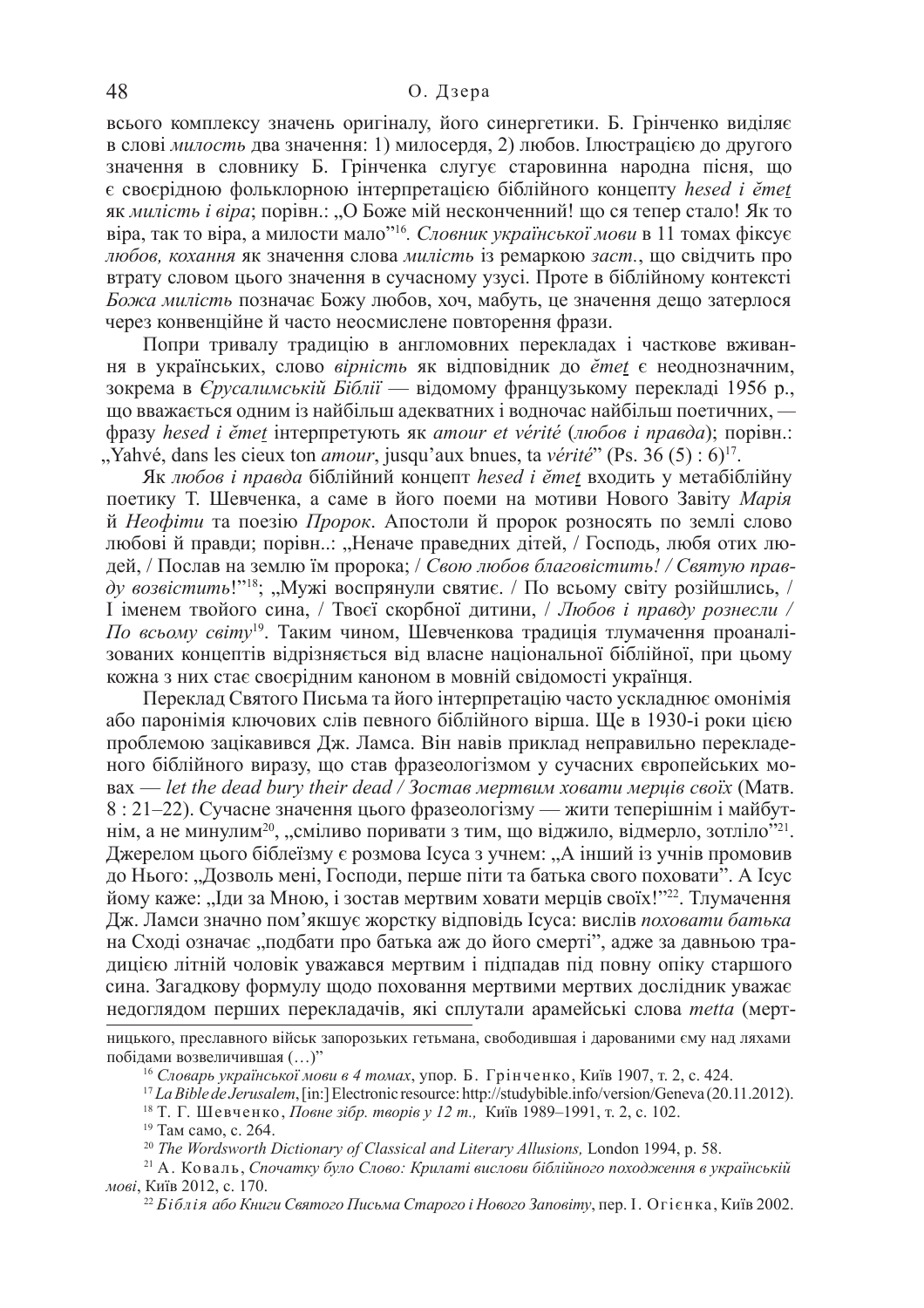вий) і *matta* (місто). Мікроскопічні арамейські позначки для розрізнення цих слів могли затертися в давніх рукописах, що й змінило просту і логічну фразу , зостав місту ховати мерців своїх"<sup>23</sup>.

Гронічний ефект, затертий, на жаль, майже в усіх перекладах, створює паронімічна гра слів *elohiym* (Бог, точніше його старозавітна множинна форма) та *elivlim* (що зазвичай перекладається як *ідоли*, проте має значення *пустота, марнота, нішо*) із Першої Книги хронік (Параліпоменона)16:26 та Псалма 95 (96):5, дослівний переклад: "Бо великий Yehovah (Господь) і прославлений; дуже слід боятися його понад усіх *elohiym (богів)*. Бо всі *elohiym* (боги) народів є elivlim (ніщо, марнота), а Yehovah (Господь) небеса сотворив" (підрядник О. Д.). Фонетично-графічна схожість і смислова антитеза паронімів іронічно акцентують увагу на фальшивій божественності тих, кому приписують функції Бога.

В усіх англомовних перекладах цього вірша, починаючи від XVI ст. проблемне слово *eliylim* відтворено як *idol*: "For all the gods of the nations are *idols*, but the LORD made the heavens" (*Біблія короля Якова*), при цьому спостерігається повна уніфікація варіантів у Першій Книзі хронік та Псалтирі. Окрім двадцятикратного повтору eliylim, у Старому Завіті є низка інших слів на позначення ідола як "зображення сотворіння небесного або земного, чи такого, що живе й у воді, якому замість Бога поклоняються і служать"<sup>24</sup>. У широкому сенсі "ндол — те, перед чим схиляються замість Бога, взагалі все те, що відволікає серце від Бога"<sup>25</sup>.

Українські перекладачі не одностайні в тлумаченні образу фальшивих богів. Вони пропонують різні варіанти навіть у межах одного перекладу. Таке тлумачення йде ще від церковнослов'янської, відтак і візантійської традиції, де відповідником *eliylim* у Першій Книзі Хронік є *ідоли*, а в Псалтирі — *біси*. Схожі варіанти пропонує послідовник візантійської традиції перекладу Р. Турконяк; порівн: "Адже всі боги народів — *ідоли*, а Бог наш сотворив небо<sup>"</sup> (Параліпоменон 16 : 26); "Адже всі боги народів — це демони, а Господь небеса сотворив" (псалом 95 (96) : 5). Цікаво, що образ демонів знаходимо у псалмі 96 ще й у *Вульгаті* та першому англійському перекладі Біблії Дж. Вікліфа (1382– 1395), який використовував латинський текст як переклад-посередник; порівн.: ", quoniam omnes dii gentium *daemonia* at vero Dominus caelos fecit<sup>26</sup>; "For alle the goddis of hethene men ben *feendis*; but the Lord made heuenes"<sup>27</sup>. Варіанти біси, де*мони* змішують смисловий акцент із суто ритуального до "існування демонічних сил, які стоять за зображеннями бовванів", і "загрожують людині, навіть якщо вона служить їм несвідомо"28.

Відрізняються й версії перекладу І. Хоменка, який у Першій Книзі Хронік актуалізує пряме значення *eliylim* у слові нішота, а в Псалмі 96 використовує синонім слова *ідоли* — кумири; порівн.: "Бо всі боги поганські — нішо $ma$ , а Господь сотворив небеса"; "Бо всі боги поган — *кумири*, Господь же сотворив небо".

<sup>&</sup>lt;sup>23</sup> G. M. Lamsa, *Idioms in the Bible Explained and a Key to the Original Gospel*, London 1985, c. 100.

<sup>&</sup>lt;sup>24</sup> Библейская энциклопедия в 2-х т., Москва 1991, т. 1, с. 284.

<sup>&</sup>lt;sup>25</sup>Э. Нюстрем, *Библейский словарь*, Санкт-Петербург 1995, с. 159.

<sup>26</sup>*Biblia sacra vulgatae,* Antverpiae 1641.

<sup>27</sup>*Wicliffe's Bible,* [in:] Electronic resource: http://www.biblestudytools.com/wyc/ (14.05.2013).

<sup>&</sup>lt;sup>28</sup> Ф. Ринекер, Г. Майер, указан. источник, с. 366.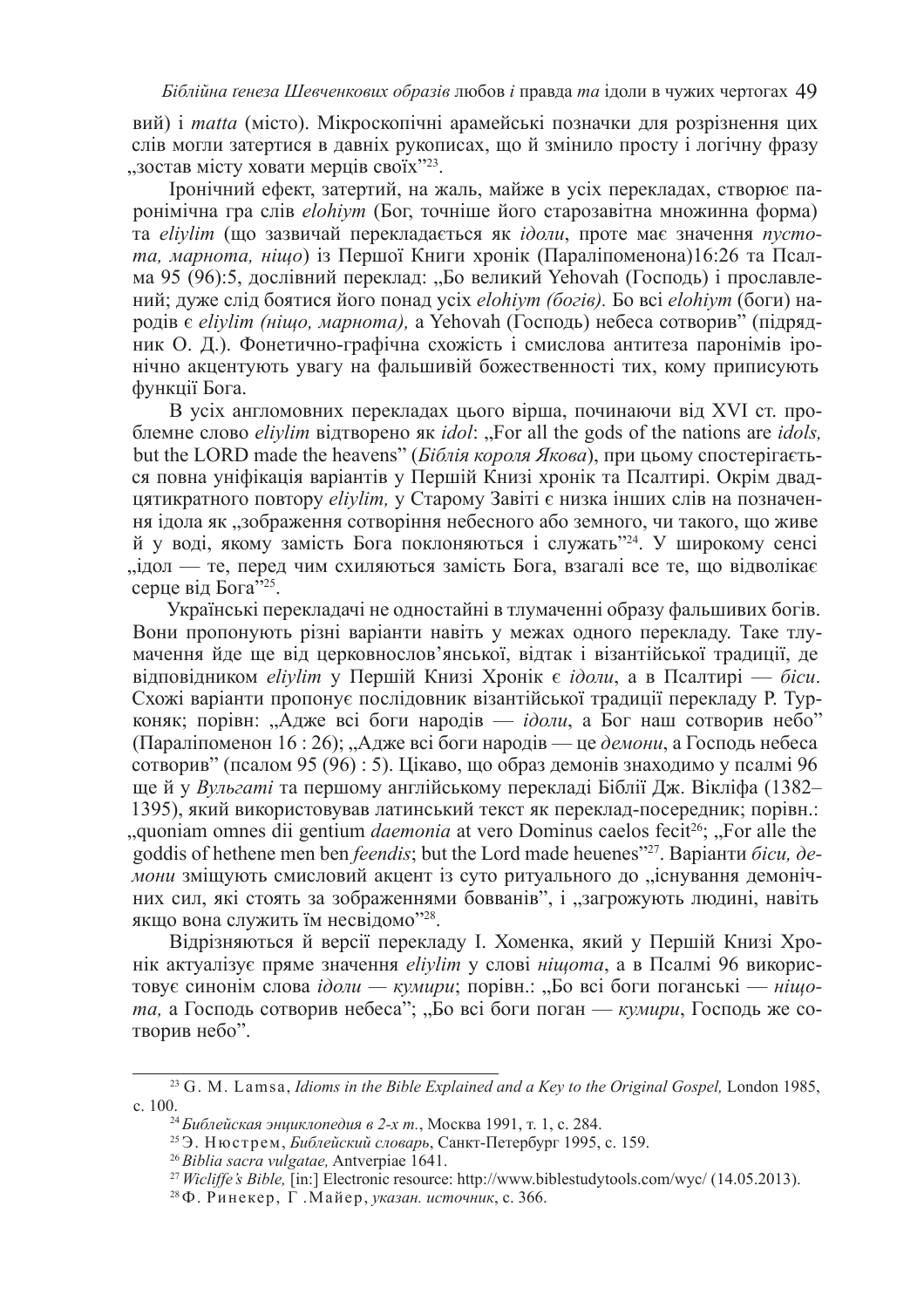У Біблії 1903 р., попри те, що Перша Книга Хронік і Псалтир мають різних перекладачів — І. Нечуя-Левицького та І. Пулюя відповідно, *eliylim* має один відповідник — *ніщо (нічо)*; порівн.: "Бо всі боги поганські *нічо*, а Господь сотворив небеса" (Паралипоменон 16:26; пер. І. Нечуй-Левицький); "Всі бо боги народів ніщо, Господь же сотворив небеса" (Псалом 96 : 5; пер. І. Пулюй). Схожий підхід спостерігаємо й у перекладі патріарха Філарета, хоч у псалмі 96 подано два відповідники *elivlim – нішо* та *ідоли*; порівн.: "Бо ті боги народів *нішо — ідоли*, а Господь небеса сотворив".

I. Огієнко — єдиний серед українських перекладачів, якому вдалося відтворити паронімічну гру elohiym — eliylim і при цьому не "пожертвувати" значенням: "Бо всі боги народів — божки, а Господь сотворив небеса". Зменшувальна форма слова божок творить *іронічний перегук* із словоформою боги, підкреслюючи мізерність лжебогів, і водночас є синонімом до лексем *ідол*, ку*мир<sup>29</sup> у значенні скульптурної фігурки якого-небудь божества<sup>зо</sup>. Така ува*га до формально-стилістичних засобів біблійного тексту загалом характерна для перекладацької стратегії І. Огієнка. Деякі з його перекладацьких рішень, скажімо, чоловікова, чоловічиця як відповідник до *іšša* (жінка) від іš (чоловік), викликають небезпідставні звинувачення щодо "важкості" стилю. Проте наведений приклад свідчить про неабияке чуття слова й цілісне сприйняття тексту Святого Письма перекладачем.

Однак у широкому значенні *ідоли* — це не просто скульптурні фігурки, а "те, що стоїть між нами і Богом, чи те, чим ми підміняємо Бога<sup>,,31</sup>. У коментарі до псалма 96 М. Генрі зазначає, що під ідолами розуміють тогочасних правителів, яких часто оголошували богами після смерті чи навіть за життя возвеличували як богів нації<sup>32</sup>.

Саме таке розуміння ідолопоклонства стає визначальним у метабіблійній образній системі Т. Шевченка. У своїй творчості, на думку О. Яковини й О. Слободяна, поет однозначно висловлює несприйняття російсько-імперського *візантійства* в сенсі духовного й соціального рабства, де "цар стає "батюшкой", тобто сакральною особою"<sup>33</sup>. Саме російських можновладців має на увазі T. Шевченко в своєму "подражанії" Осія. Глава XIV: "Брешуть боги, / Ті ідоли в чужих чертогах<sup>, 34</sup>. Цей образ виходить на поверхню в поемі *Неофіти*, де Нерон проголошує себе новим Юпітером". Шкаво, що ієрархічно вибудувана згідно з римським "табелем о рангах" черга на молитву до бронзового кесаря (сенатори, патриції, преторіане, плебеї-гречкосії) нагадує сатиричний опис такої  $c$ обі "ієрархії стусанів" Російської імперії із поеми Сон, порівн.: Дивлюсь, цар *nidxodumь* / До найстаршого... та в пику / Його як затопить! / Облизався небо*pака: / Та меншого в пузо — / Аж загуло! А той собі / Ще меншого туза / Межи n*дечі, той меншого, / *A* менший малого, / *A* той дрібних, а дрібнота / Уже за порогом / Як кинеться по улицях, / Тай й давай місити / Недобитків пра- $\alpha$ *вославних, / А ті голосити; / Та верещать; та як ревнуть: / "Гуля наш ба-*

<sup>29</sup> Словарь української мови у 4 m. ..., т. 2, с. 82.

<sup>30</sup> Словник української мови у 20 т., головн. наук. ред. В. М. Русанівський, Київ 2010, т. 1, с. 582.

<sup>31</sup>*Nelson's Illustrated Bible Dictionary*, [in:] Electronic resource; PC Study Bible. New Reference Library, Copyright (c) 1986 (12.03.2013).

<sup>32</sup> Matthew Henry's Commentary on the Whole Bible, [in:] Electronic resource; PC Study Bible. New Reference Library, Copyright (c) 1991 (12.03.2013).

<sup>&</sup>lt;sup>33</sup> О. Яковина, О. Слободян, *Тарас Шевченко: істина* — не комунікативна реальність, Київ 2013, с. 70.

<sup>&</sup>lt;sup>34</sup> Т. Г. Шевченко, *зазнач. джерело...* т. 2, с. 269.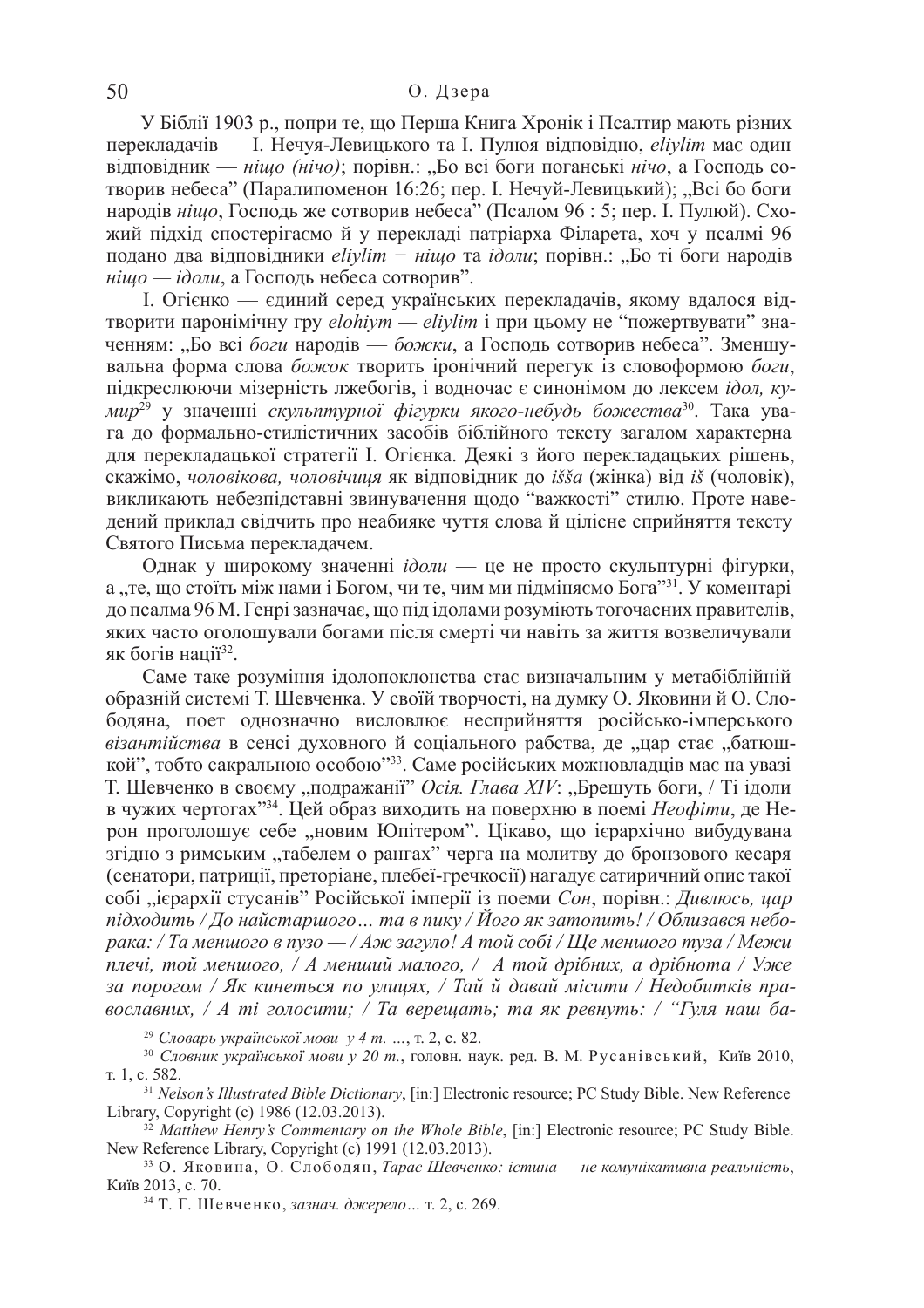$m$ *юшка, гуля! / Ура! Ура! Ура!" / (...) Перед світом / Усе те заснуло, / Тільки*  $\partial$ *e-* $\partial$ *e* православні / По углах стогнали / Та, стогнучи, за батюшку / Господа *благали* ...<sup>35</sup>.

Остання фраза цієї цитати "молитва за батюшку царя" відсилає до початкового рядка гімну Російської імперії Боже, царя храни, що може розглядатися як приклад так званого заломлення біблійного тексту (термін А. Лефевра), тобто його зміни на догоду замовнику<sup>з6</sup>. Відповідний вірш кілька разів повторюється в Старому Завіті, зокрема й у деяких перекладах Першої Книги Самуїлової 10 : 24; Другої Книги Самуїлової 16 : 16; Першої Книги Царів 1 : 25, 34, 39; Другої Книги Царів 11: 12; Другої Книги Хронік 23: 11.

Найбільш популярне й, здавалося б, найочевидніше його джерело — Псалом 20, що відомий під назвою *Молитва за царя*. Фінальний вірш Боже, спаси иаря видається логічним підсумком цього псалма. Саме такого тлумачення вираз набуває в церковнослов'янському перекладі Біблії і в найновіших українських перекладах патріарха Філарета та Р. Турконяка (візантійська традиція), а також у Вульгаті та деяких англомовних перекладах, починаючи з перекладу Вікліфа<sup>37</sup> (латинська традиція), зокрема в т. зв. Дуей-Реймській Біблії (1581) та *Новій Міжнародній Версії* (1978); напр.: "Господи, спаси царя і вислухай нас, в який би день ми не звертались [до Тебе]" (пер. Філарета), "O LORD, save *the king!* Answer us when we call!" (*Нова Міжнародна Версія*)<sup>38</sup>. Близьким до цього тлумачення є переклад фрази як побажання цареві перемоги в перекладі I. Хоменка ("Дай, Господи, цареві перемогу; вислухай нас, коли взиватимемо до  $\tau$ ебе") і *Добрій Новині:* ("*Give victory to the king, O Lord*; answer us when we call").

Проте можливі й інші інтерпретації залежно від розміщення паузи, а отже, й постановки знаків пунктуації. Деякі біблієзнавці прочитують тут благання до Господа прихилити для людей милість царя чи найімовірніше звертання до самого Бога, що акцентує увагу на його царському достоїнстві<sup>39</sup>. Відмінність між двома останніми інтерпретаціями залежить від написання слова *цар* з малої чи великої літер. Перше значення (прагнення ласки земного володаpя) актуалізується в Женевській Біблії (1560) ("Save Lord: let the king hear us in the day we call")<sup>40</sup> та *Біблії короля Якова* ("*Save, LORD: let the king hear us* when we call"). Достатньо змінити літеру на велику або переакцентувати звертання й стає зрозуміло, що в псалмі йлеться про Царя небесного; порівн.: *"Господи*. *cnacu! Царю, вислухай нас* в день поклику нашого!" (пер. І. Пулюя), "Господи, *cnacu! Хай озветься нам Цар* у день нашого кликання!" (пер. І. Огієнка), "Save, *LORD! May the King answer us when we call" (Нова Версія Біблії короля Якова)*<sup>41</sup>, <sub>"Save, Jehovah: let the King answer us when we call" (Американська Стандартна</sub> *Bерсія*)<sup>42</sup>.

<sup>&</sup>lt;sup>35</sup> Там само, т. 1, с. 187.

<sup>36</sup> A. Lefevere, *Mother Courage's Cucumbers. Text, System and Refraction in a Theory of Literature* [in:] *Translation Studies Reader,* London, New York 2000, p. 233–249.

<sup>&</sup>lt;sup>37</sup> Саме такий варіант увійшов до головного молитовника англіканської церкви *The Book of Common Prayers (1662), що використовується під час літургії.* 

<sup>38</sup>*The Holy Bible. New International Version*, New York, 1978.

<sup>&</sup>lt;sup>39</sup>С. Аверинцев, *Собрание сочинений. Переводы, Київ* 2004, с. 632; Matthew Henry's Com*mentary on the Whole Bible*, Electronic Database. Copyright (c) 1991.

<sup>40</sup>*Geneva Bible (1599)*, [in:] Electronic resource: http://studybible.info/version/Geneva (26.05.2013). <sup>41</sup>*The Holy Bible, New King James Version*, Nashville 1982.

<sup>42</sup> *American Standard Version of the Bible,* [in:] Electronic resource: http://www.biblestudytools. com/asv/ (12.03.2013)